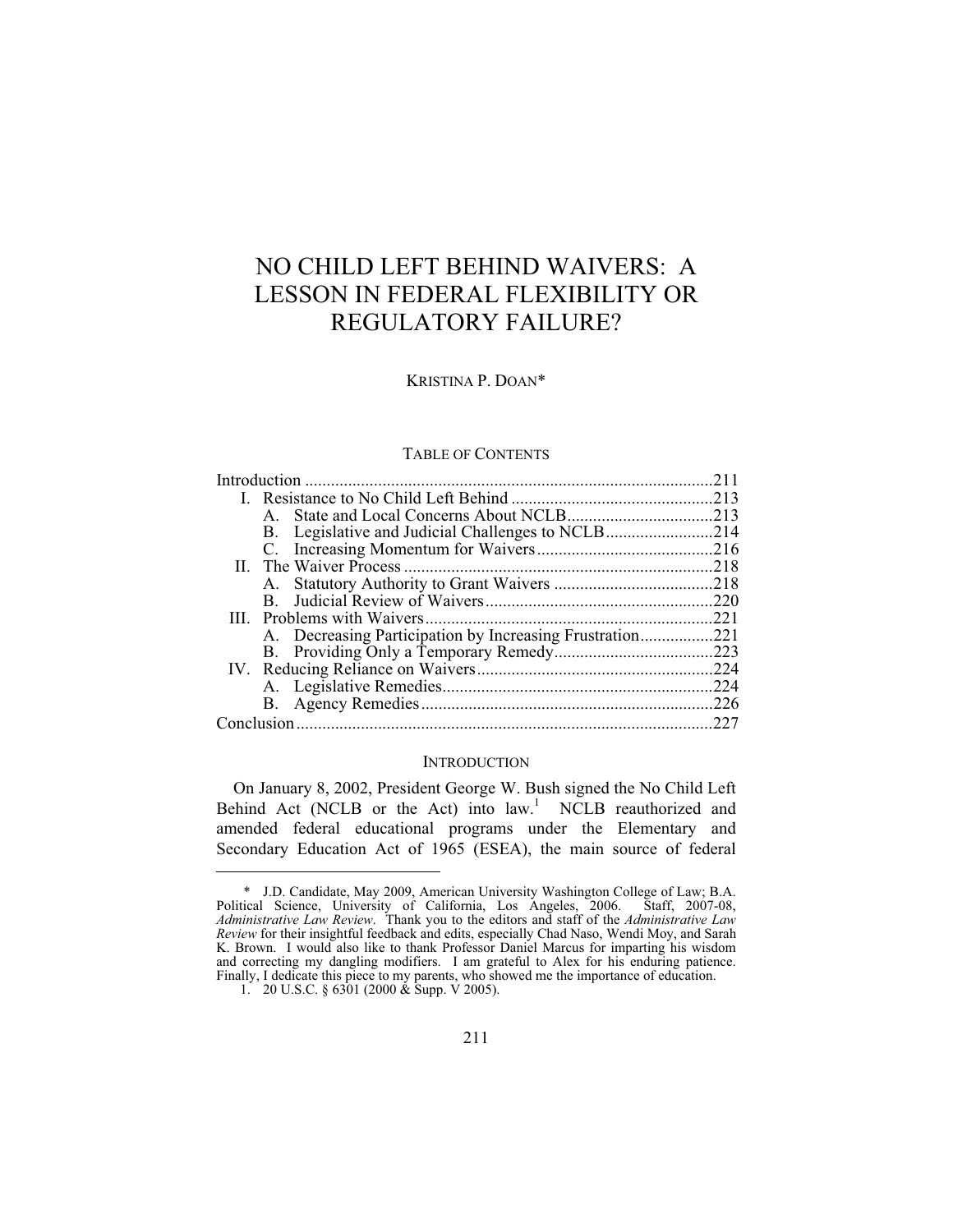legislation and funding for public schools.<sup>2</sup> NCLB brought accountability measures and increased budgets to states and local educational agencies (LEAs), leading to an unprecedented expansion of federal influence over education policy.<sup>3</sup>

Although Congress passed NCLB with overwhelming bipartisan support, opponents from both parties have since criticized and challenged numerous provisions of the Act.<sup>4</sup> For example, members of Congress have proposed legislation allowing states to opt out of NCLB, and state legislators have introduced legislation rejecting federal funds.<sup>5</sup> States and LEAs have also unsuccessfully challenged NCLB in court.<sup>6</sup> However, states and LEAs have now found a safer and more successful way to cope with NCLB rather than completely opting out of NCLB, states and LEAs are applying to the Department of Education (ED) for waivers from particular NCLB provisions.7

Although waivers appear to provide ED with the flexibility to adapt legislation to the realistic needs of states, and thus help states meet NCLB goals, waivers also pose problems. This Comment argues that granting waivers is a short-sighted procedure that highlights the problems in an already unworkable education policy. Part I focuses on state and local federalism concerns and the growing trend of states and LEAs seeking exemptions from portions of NCLB. Part II examines ED's congressionally authorized ability to grant waivers and the judicial review of such waivers. Part III highlights the trouble with relying on waivers to address the problematic features of NCLB. Finally, Part IV provides recommendations to Congress and ED to reduce reliance on waivers.

<sup>2</sup>*. See* DEP'T OF EDUC., 10 FACTS ABOUT K-12 FUNDING (2005), http://www.ed.gov/print/about/overview/fed/10facts/index.html (demonstrating that the Elementary and Secondary Education Act, which was reauthorized by No Child Left Behind (NCLB), will contribute over thirteen billion dollars to local districts to improve schools with high poverty rates).

<sup>3</sup>*. See* Benjamin Michael Superfine, *Using the Courts to Influence the Implementation of No Child Left Behind*, 28 CARDOZO L. REV. 779, 780 (2006) (arguing that although "statutory provisions regarding standards and assessments are not entirely new at the federal level, the accountability mandates included in NCLB are unprecedented").

<sup>4</sup>*. See* Claudia Wallis & Sonja Steptoe, *How to Fix No Child Left Behind*, TIME, June 4, 2007, at 34 (summarizing the areas of controversy over NCLB as whether: (1) math and reading tests are the right tools for measuring achievement, (2) individual states are setting the bar high enough for students, (3) the heavy focus on reading and math distorts education, (4) the requirements for teacher qualifications are effective, (5) the Federal Government is playing an appropriate role in fixing schools, and (6) states receive enough funds to implement the policy).

<sup>5</sup>*. See infra* notes 14-23 and accompanying text.

<sup>6</sup>*. See infra* notes 24-26 and accompanying text.

<sup>7</sup>*. See* Brandi M. Powell, Comment, *Take the Money or Run?: The Dilemma of the No Child Left Behind Act for State and Local Governments*, 6 LOY. J. PUB. INT. L. 153, 178-79 (2005) (contending that requesting a waiver is one of the few realistic options for states and local educational agencies (LEAs) within an unworkable system).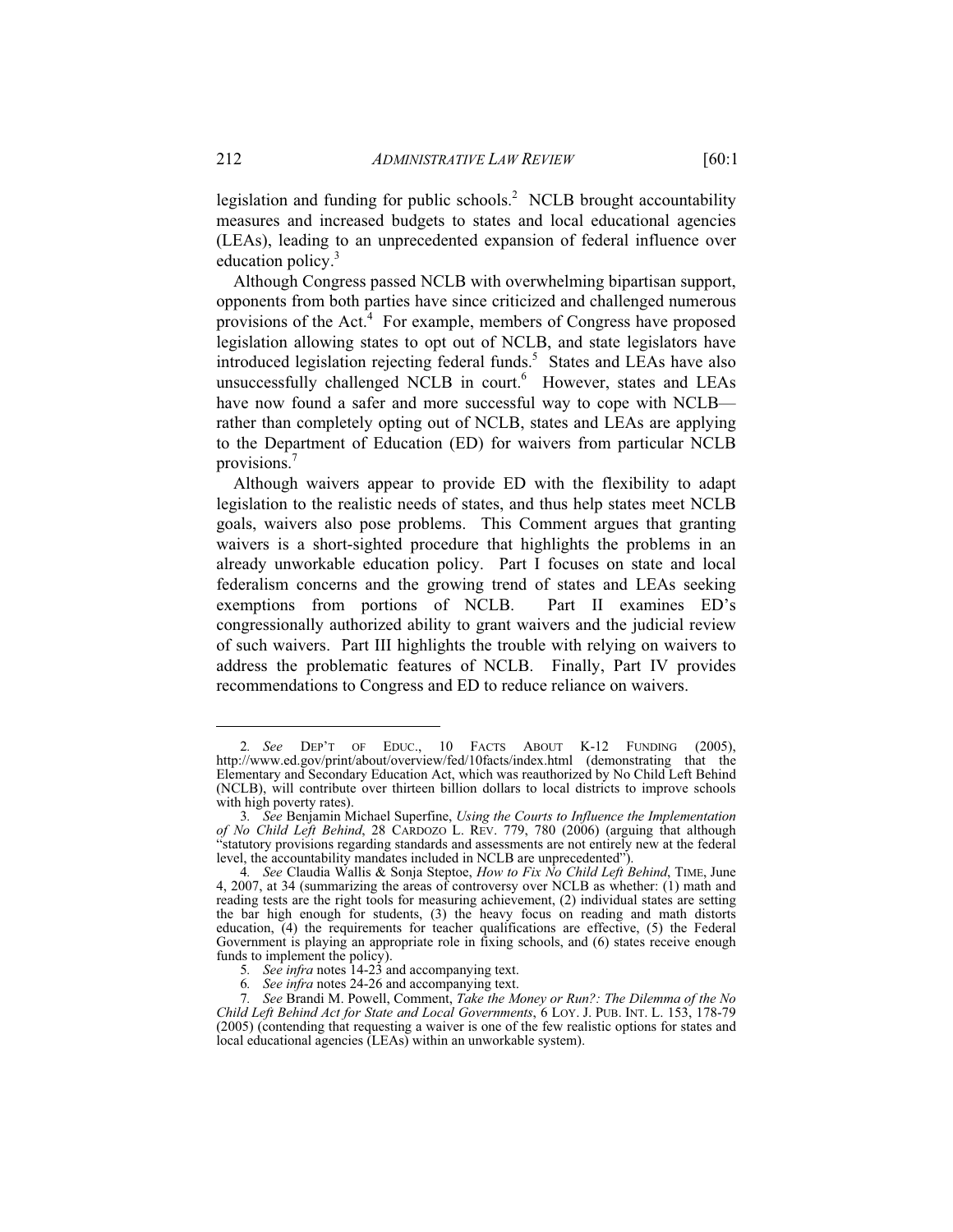#### I. RESISTANCE TO NO CHILD LEFT BEHIND

### *A. State and Local Concerns About NCLB*

The United States has traditionally considered education a state and local issue.<sup>8</sup> NCLB's language appears to protect states' control over education by preventing the federal government from imposing an unfunded mandate.<sup>9</sup> However, state and LEA officials from both political parties have nonetheless expressed federalism concerns over NCLB requirements.10 Many conservatives believe that NCLB is a "federal intrusion" into public schools, whereas many liberals believe that NCLB focuses too greatly on standardized tests that states and LEAs must report to ED.<sup>11</sup> Furthermore, many states and LEAs claim that NCLB's usurpation of local control over education policy produces rigid federal guidelines that do not fit local needs and are not economically feasible to implement.<sup>12</sup> States and LEAs have raised these federalism concerns since

9. 20 U.S.C. § 7907(a) (Supp. V 2005).

 $\overline{a}$ 

<sup>8</sup>*. See* Michael Heise, *The Political Economy of Educational Federalism*, 56 EMORY L.J. 125, 130-31 (2006) (explaining that people regard education as a local issue because local property tax revenues fund local schools, and because all states, except Hawaii, delegate most policy-making to local school boards); Wallis & Steptoe, *supra* note 4, at 36 (noting that, even today, the federal government only contributes nine cents for every dollar spent on schools). *See generally* San Antonio Indep. Sch. Dist. v. Rodriguez, 411 U.S. 1, 42-53 (1973) (suggesting that the Supreme Court has recognized that local financing and control over public schools are valuable roles that the Court wishes to respect).

Nothing in this chapter shall be construed to authorize an officer or employee of the Federal Government to mandate, direct, or control a State, local educational agency, or school's curriculum, program of instruction, or allocation of State or local resources, or mandate a State or any subdivision thereof to spend any funds or incur any costs not paid for under this chapter.

*Id.*

<sup>10</sup>*. See* Aaron J. Saiger, *Legislating Accountability: Standards, Sanctions, and School District Reform*, 46 WM. & MARY L. REV. 1655, 1721-23 (2005) (explaining that states do not have much control under NCLB because they only have genuine flexibility in making two decisions: deciding whether to completely opt out of the program and defining their standards for AYP); Heise, *supra* note 8, at 127 (asserting that states understood the "education federalism status quo" to mean that the federal government only focused on discrete subpopulations of students; thus states are upset that the federal government has departed from the status quo with a policy that impacts all participating states and schools); Scott Young, *NCLB: Feds Crack the Door*, 31 ST. LEGIS., June 2005, at 24, ("'We believe the federal government's role has become excessively intrusive in the day-to-day operations of public education,'" [New York Senator Saland] says. 'States that were once pioneers are now captives of a one-size-fits-all educational accountability system.'").

<sup>11</sup>*. See* Amit R. Paley, *'No Child' Needs to Expand Beyond Tests, Chair Says*, WASH. POST, July 31, 2007, at A04 [hereinafter Paley, *'No Child' Needs to Expand*] (explaining that although NCLB has support of leading Democrats and Republicans in Congress, there are still federalism concerns by both parties).

<sup>12</sup>*. See* Superfine, *supra* note 3, at 781-82 ("[M]ajor problems plaguing the implementation of NCLB stem from the failure to provide states, districts, and schools with the needed capacities, such as financial resources, to comply with NCLB mandates.").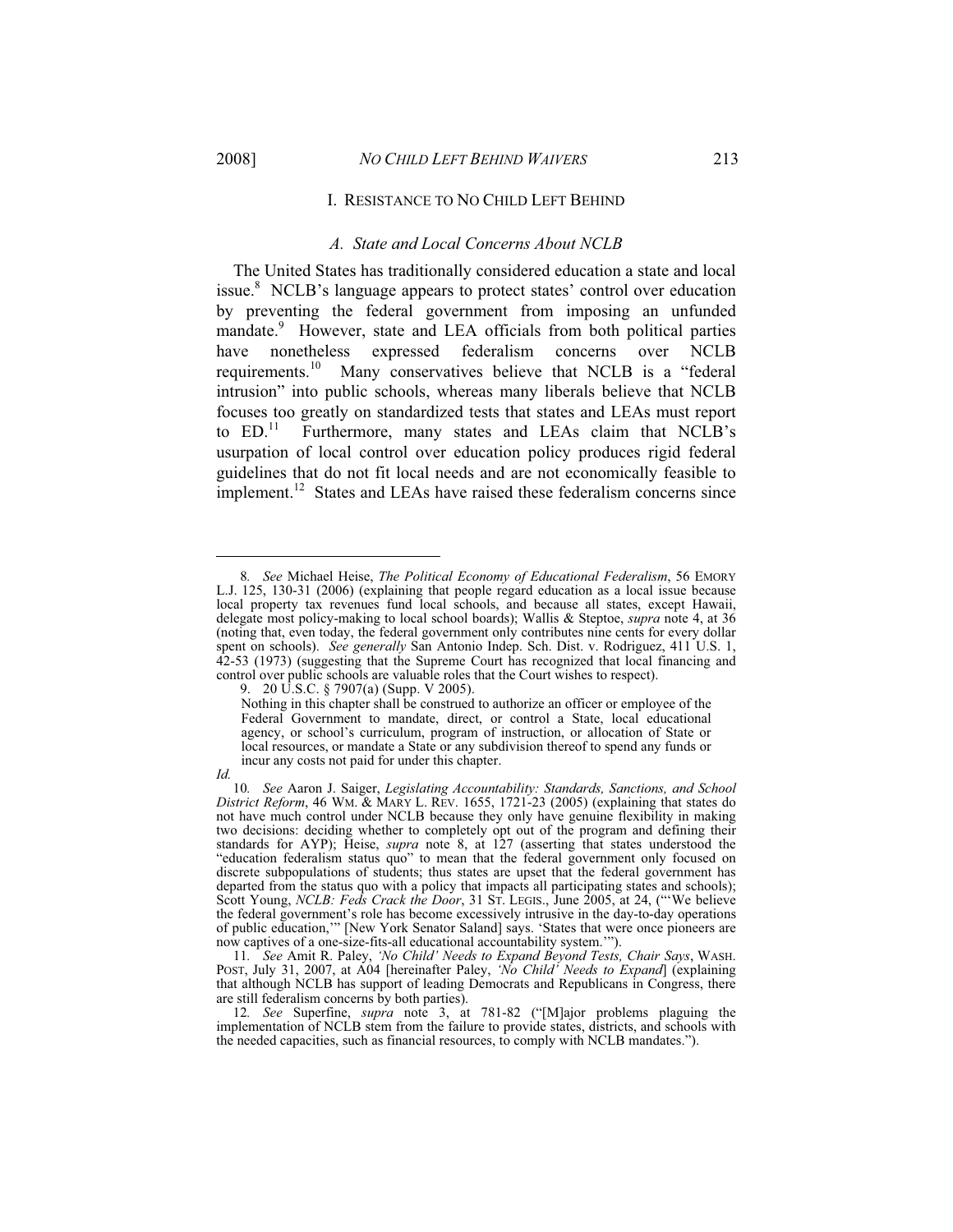the moment NCLB was introduced, leading some to believe that federal partisan politics stifled debate and led both houses of Congress to pass NCLB over local objection.<sup>13</sup>

### *B. Legislative and Judicial Challenges to NCLB*

Prior to NCLB's expiration on September 30, 2007, members of Congress began introducing and discussing amendments rather than simply reauthorizing the Act.<sup>14</sup> To date, Democratic and Republican members of Congress have introduced over thirty bills to address NCLB's problems.<sup>15</sup> While congressional Democrats have pushed for increased funding,<sup>16</sup> some Republican-backed amendments have proposed legislation allowing states to opt out of NCLB testing provisions.<sup>17</sup> But in general, Congress has resisted large-scale changes of NCLB during the past five years.<sup>18</sup> Unless Representative George Miller, chairman of the House Education and Labor Committee, and Senator Edward Kennedy, chairman of the Senate Health, Education, and Pensions Committee, can rewrite NCLB and gather bipartisan support on a revised version for reauthorization, NCLB will likely remain the law in its current form until a new President takes office.<sup>19</sup>

<sup>13</sup>*. See* Note, *No Child Left Behind and the Political Safeguards of Federalism*, 119 HARV. L. REV. 885, 893-906 (2006) [hereinafter *Safeguards of Federalism*] (claiming that members of the Republican-controlled Congress were cognizant of the federalism concerns voiced at local levels, but members of Congress ignored those concerns because they were pressured to support a "major piece of President Bush's domestic reform agenda").

<sup>14</sup>*. See* Stephen Langel, *Miller Unveils No Child Left Behind Proposal with Performance Bonuses for Teachers*, ROLL CALL, Sept. 7, 2007 (reporting that NCLB expired on Sept. 30, 2007); David J. Hoff, *Provision on Tutoring Raises Renewal Issues*, 27 EDUC. WK. 7, Oct. 10, 2007, at 1 (explaining that NCLB expired but was automatically extended for another year); Paley, *'No Child' Needs to Expand*, *supra* note 11 (noting that members of Congress are debating proposals to amend NCLB before voting on NCLB reauthorization).

<sup>15</sup>*. See* Susan Milligan, *No Child Law's Authors Work on a Revision, Respond to Complaints*, BOSTON GLOBE, July 16, 2007, at A1 (highlighting the criticism of NCLB in its current form and noting that members of Congress had proposed legislation before Congress voted to reauthorize NCLB at the end of 2007).

<sup>16</sup>*. See* Jonathan Weisman & Amit R. Paley, *Dozens in GOP Turn Against Bush's Prized 'No Child' Act*, WASH. POST, Mar. 15, 2007, at A01 (reporting that key Democrats strongly support the renewal of NCLB but demand "large increases in funding and more emphasis on teacher training and development").

<sup>17</sup>*. See, e.g.*, H.R. 1539, 110th Cong. (2007) (giving states the flexibility to improve their educational programs); Weisman & Paley, *supra* note 16 (describing how more than fifty Republican members of the Senate and House, including the House's second ranking Republican, introduced legislation allowing states to opt out of NCLB testing mandates).

<sup>18</sup>*. See* Milligan, *supra* note 15 (reporting that several years ago Sen. Dodd "annoyed" members of Congress when he authored "the most sweeping package on Capitol Hill to overhaul [NCLB]" because members of Congress believed that NCLB was too new to be completely rewritten).

<sup>19</sup>*.* David J. Hoff, *Bush Presses NCLB Renewal on His Terms*, 27 EDUC. WK. 19, Jan. 16, 2008, at 16-18 [hereinafter Hoff, *Bush Presses NCLB Renewal*] (stating that NCLB will stay in effect in its current form if it is not amended or reauthorized, and pointing out a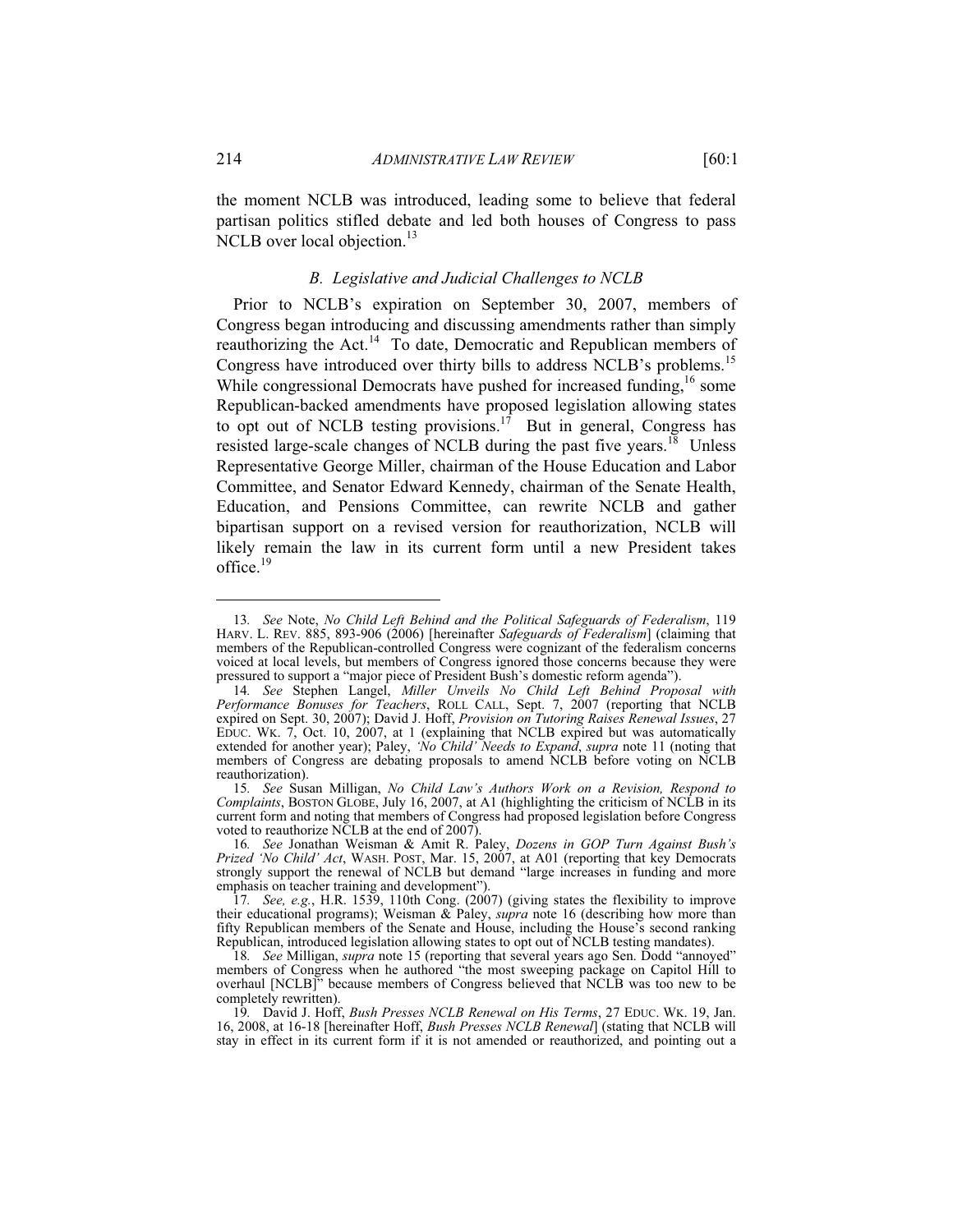State legislatures have also sought ways to repair NCLB and regain control of educational policy. Utah has been at the forefront of the opposition to NCLB and has passed legislation that will allow it to cut NCLB programs if federal funding decreases.<sup>20</sup> Additionally, legislators from twenty-one states introduced bills or resolutions within three years of the NCLB's enactment, seeking to amend the implementation of the Act. $^{21}$ Although NCLB contains no provision that allows states to decide how to enact the law, ED has threatened to sever federal funding from states that refuse to comply with NCLB requirements.<sup>22</sup> Thus to date, no state has sacrificed federal funds by opting out of NCLB.<sup>23</sup>

States and LEAs have also challenged NCLB through the judicial system. Initially, the lawsuits challenging NCLB came from private parties and local school districts.<sup>24</sup> Then in 2005, Connecticut became the first state to judicially challenge ED, claiming that NCLB was an unfunded

21*. See* National Education Association, 21 States Seek Changes to "No Child Left Behind," http://www.nea.org/lawsuit/stateres.html (last visited Jan. 25, 2008) (listing the pending bills and resolutions states that have introduced to address a diversity of concerns).

22*. See Safeguards of Federalism*, *supra* note 13, at 887-89 (noting that schools may feel compelled to abide by NCLB requirements to avoid losing federal funds). The author points out that Utah avoided losing federal funds by passing a bill "that would have Utah employ U-PASS in place of the NCLBA's progress measures without technically opting out of the federal program." *Id*. at 898. However, Secretary Spellings sent Utah Senator Orrin Hatch a letter warning him that the government will closely monitor Utah's compliance with NCLB and will "yank" most of the state's education funds if it does not "stay in line." *Id*. at 899.

clause in NCLB that allows Congress to fund NCLB's current programs without formally reauthorizing the law); Public Education Network, No Child Left Behind, http://www.publiceducation.org/nclb\_main/Reauth\_What\_It\_Means.asp (last visited Jan. 26, 2008) (speculating that NCLB reauthorization may be delayed until 2009 due to the 2008 congressional calendar, which is shortened for the 2008 election).

<sup>20</sup>*. See* 2005 First Spec. Sess. Utah Laws H.B. 1001. Enacted in 2005 after passing overwhelmingly in the state legislature, H.B. 1001 will allow schools to eliminate federal education programs when federal funds for those programs are reduced or eliminated*. See also Nation*, THE YORK DISPATCH, Feb. 17, 2005, at 1 ("The legislation and a companion resolution represent the sharpest denunciation among 35 states taking up measures on No Child mandates,' said the sponsor, Republican Rep. Margaret Dayton."). *See generally* Young, *supra* note 10, at 22 (noting that before Utah passed H.B. 1001, the Utah legislature considered an even more controversial bill that would prohibit the state from participation in NCLB and jeopardize "\$46 million [in] Title I funding and possibly as much as \$107 million of formula funding tied to Title I").

<sup>23</sup>*. See* Powell, *supra* note 7, at 178 (providing suggestions about how states can work within the provisions of NCLB since no state has opted out of the Act); *Safeguards of Federalism*, *supra* note 13, at 886 ("All that talk, however, seemed just that—talk. Four years after the Act's passage, and with many states continuing to complain about its stringent requirements, not one state had made good on its threat to walk.").

<sup>24</sup>*. See, e.g.*, Ctr. for Law & Educ. v. U.S. Dep't of Educ., 315 F. Supp. 2d 15, 17-18 (D.D.C. 2004) (dismissing the plaintiffs' claims challenging testing regulations due to lack of standing); City of Pontiac v. Spellings, No. 05-CV-71535-D, 2005 WL 3149545, at \*8 (E.D. Mich. 2005) (dismissing the plaintiffs' claims—that ED had not provided sufficient funds to states to enable districts and schools—for lack of standing); Bd. of Ottawa Twp. v. U.S. Dep't of Educ., No. 05 C 00655, 2007 WL 1017808, at \*1 (N.D. Ill. 2007) (dismissing the plaintiffs' claims—that portions of NCLB are invalid since they violate the Individuals with Disabilities Education Act—because of lack of standing).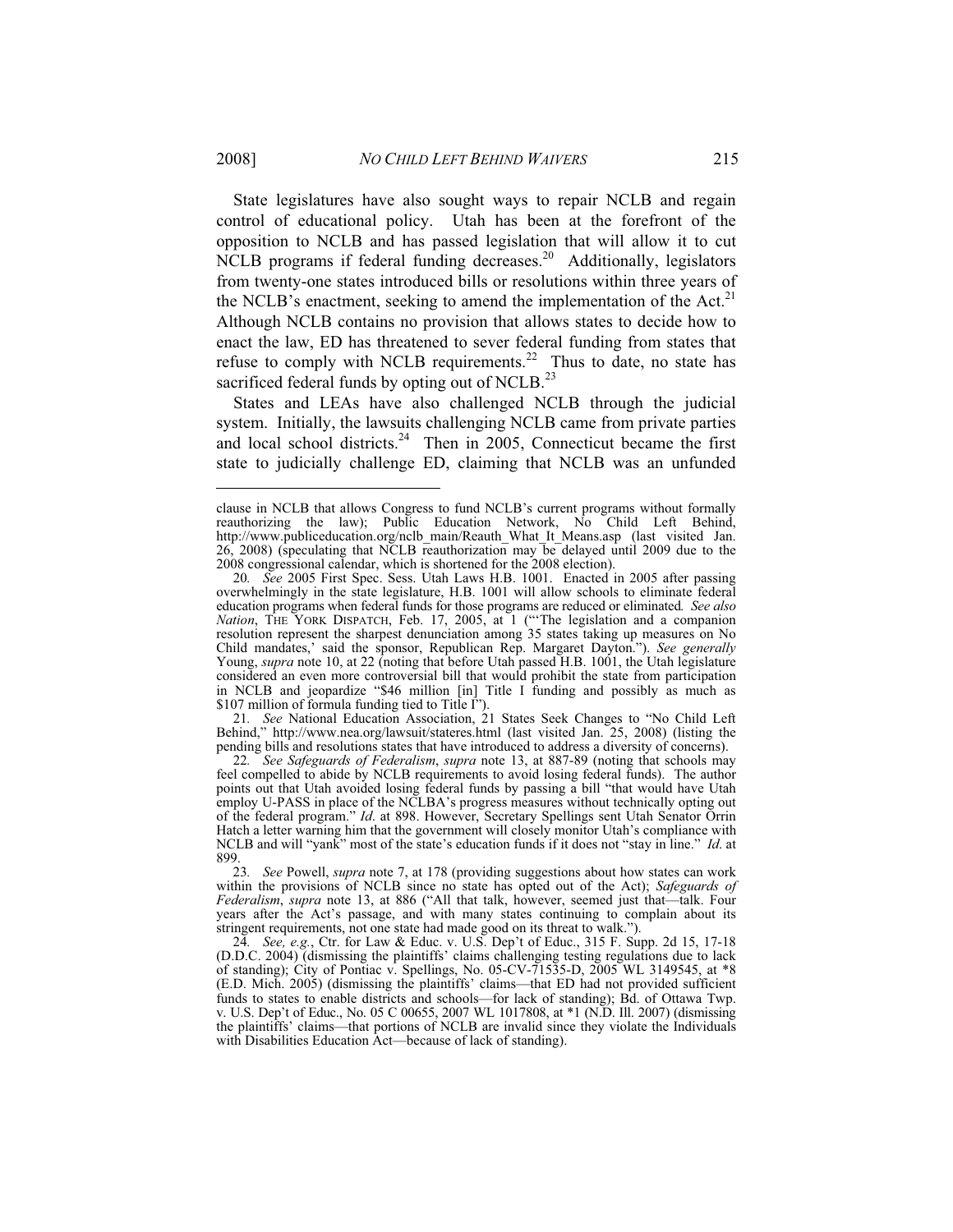mandate violating the U.S. Constitution's Spending Clause and the Tenth Amendment.<sup>25</sup> Despite the different legal strategies parties have used to challenge NCLB, thus far no plaintiffs have been successful.<sup>26</sup>

# *C. Increasing Momentum for Waivers*

After encountering setbacks through legislation and lawsuits, states and LEAs have increasingly sought flexibility in implementing NCLB by applying for waivers for specific provisions of the law.<sup>27</sup> States and LEAs may view waivers as a safer strategy because waivers do not jeopardize federal funding. Instead of forgoing federal funds by abandoning  $NCLB<sup>28</sup>$ or failing to make adequate yearly progress  $(AYP)$ ,<sup>29</sup> states have applied for waivers so they can opt out of particular NCLB provisions and still retain NCLB funds.<sup>30</sup> Waivers also appear to be a safer alternative to expensive litigation that has had a low success rate. $31$  Finally, many states and LEAs are turning to waivers because they believe that the current Secretary of

30*. See infra* Part II.

<sup>25</sup>*. See infra* notes 64-67 and accompanying text; Connecticut v. Spellings, 453 F. Supp. 2d 459, 482 (D. Conn. 2006) (dismissing Connecticut's claim for lack of subject matter jurisdiction over a pre-enforcement challenge because Secretary Spellings had yet to take action against Connecticut, such as withholding NCLB funds).

<sup>26</sup>*. See* Superfine, *supra* note 3, at 806-19 (highlighting legal hurdles faced by NCLB challenges such as standing issues, judicial deference to administrative decisions, specific statutory language, and the lack of an express private cause of action).

<sup>27</sup>*. See* Powell, *supra* note 7, at 178 (suggesting that waivers are state and LEA's most realistic option "to make sure all state and local costs are accounted for . . . and to simply hold ground or push for a change in the law" during George W. Bush's second term).

<sup>28</sup>*. See, e.g.*, *Safeguards of Federalism*, *supra* note 13, at 897 (describing how ED informed Virginia that it would lose \$330 million per year if it "pulled out or refused to comply with NCLB" after a Virginia delegate introduced a bill that would reject NCLB testing standards).

<sup>29</sup>*. See* 20 U.S.C. § 1234(c) (2000) (allowing the Secretary of Education to: (1) withhold funds; (2) obtain compliance through a cease and desist order; (3) enter into a compliance agreement with the recipient; or (4) take any other action authorized by law if a recipient of NCLB funds is substantially failing to comply with any requirement of the law). *See generally* Lynne Olsen, *Data Shows Schools Making Progress on Federal Goals*, 24 EDUC. WK. 2, Sept. 8, 2004, at 24-25 (highlighting that many people feared "a tidal wave of schools" would not be able to meet adequate yearly progress goals "because schools must meet multiple targets both for their total student populations and for subgroups of students who are poor, show limited skills in English, have disabilities, or come from racial- or ethnic-minority backgrounds").

<sup>31</sup>*. See generally* William T. Gormley, Jr., *Money and Mandates: The Politics of Intergovernmental Conflict*, 36 PUBLIUS 523, 539 tbl.7 (2006) (showing that between 1980 and 2004, there were fifty-one challenges made by states and LEAs, and that the Federal Circuit Court of Appeals ruled in favor of the federal government for education policy matters eighty percent of the time).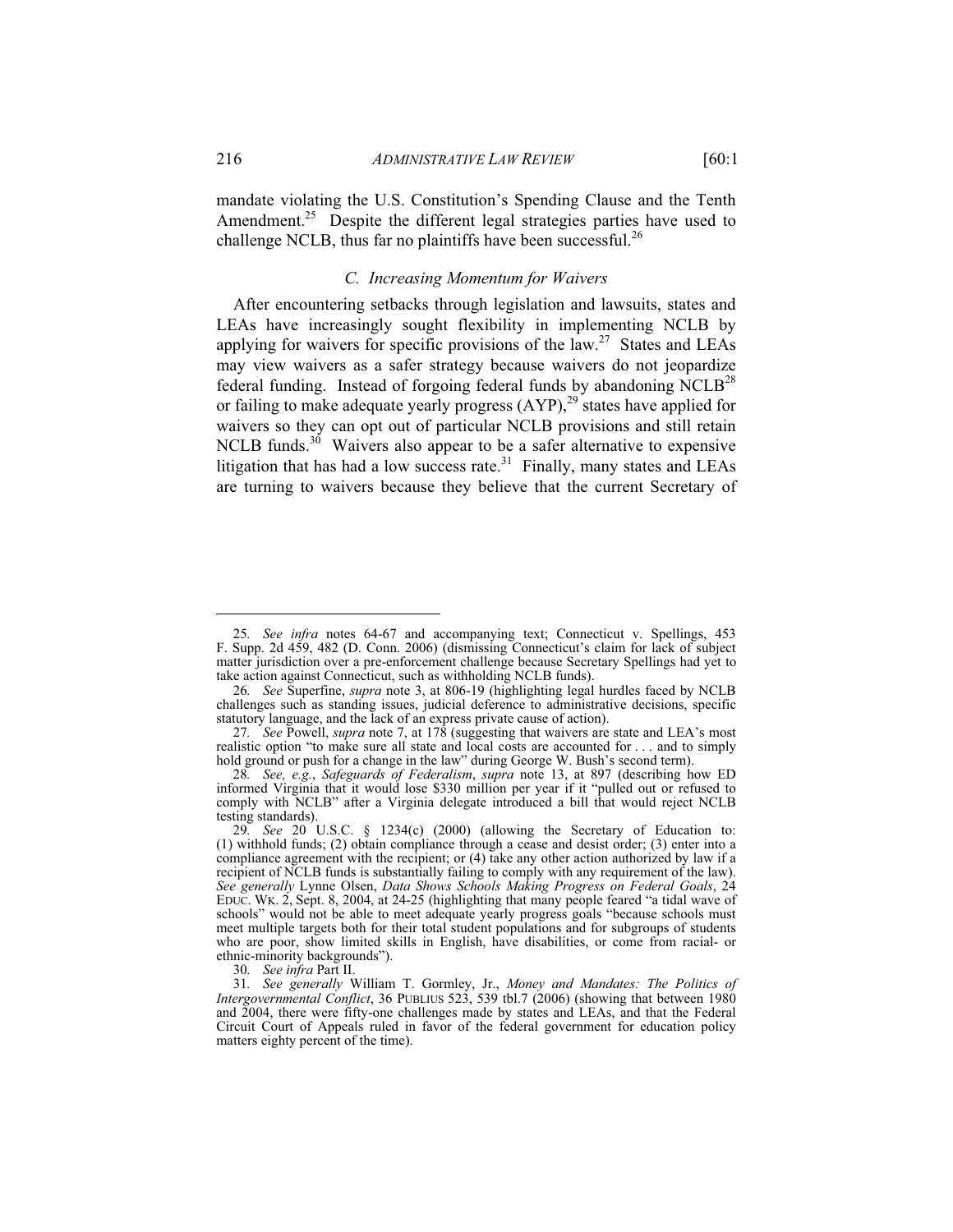Education, Margaret Spellings, is more receptive to states than her predecessor, Roderick Paige, and therefore more willing to increase flexibility by granting waivers.<sup>32</sup>

Upon taking office, Secretary Spellings announced that there would be a "more workable, common-sense approach"<sup>33</sup> to applying NCLB.<sup>34</sup> Fulfilling her promise, she granted her first waivers to four Virginia school districts in  $2005$ <sup>35</sup> States have since sought exemptions from different NCLB provisions, ranging from measuring special education proficiency in Colorado to utilizing alternatives to standardized testing in Minnesota.<sup>36</sup> Even smaller LEAs, such as the Anchorage and Hillsborough County school districts in Alaska, received waivers to provide subsidized tutoring.<sup>37</sup>

34*. See* Heise, *supra* note 8, at 127 (contending that the Bush Administration and ED are granting an increasing amount of waiver requests because they are on "the political defensive").

<sup>32</sup>*. See State, Local Efforts Seeking More NCLB Flexibility Are Gaining Momentum*, 35 YOUR SCHOOL  $\&$  THE LAW 4 (2005) ("The tone out of the White House has definitely changed since Spellings has replaced Paige,' [Scott Young, a senior policy specialist with the National Council of State Legislatures] said. 'We're optimistic because every indication we're getting from the U.S. Department of Education is the fact that they are willing to work with the states now.'"). *But cf.* Amit R. Paley, *Ex-Aides Break With Bush on 'No Child*,*'* WASH. POST, June 26, 2007, at A04 ("But former officials said Education Secretary Margaret Spellings, the top White House education adviser in Bush's first term, stymied efforts by top department officials to grant states more control over how they carried out the law.").

<sup>33</sup>*. See* Young, *supra* note 10, at 22, 24 (explaining that Secretary Spellings would offer states flexibility if they could prove that they were meeting the general goals of NCLB).

<sup>35</sup>*. See Virginia School Districts to Offer SES in Lieu of Choice; ED's Flexibility May Pave Way for Other States to More Easily Achieve NCLB Goals*, 35 YOUR SCH. & THE LAW 19 (2005) [hereinafter *Virginia School Districts Offer SES*] (describing how ED's waiver allows the four Virginia school districts to offer free school tutoring instead of school choice, a departure from the order of procedures proscribed by the NCLB); *see also Spellings Announces NCLB Flexibility for Select Districts*, 35 YOUR SCH. & THE LAW 17 (2005) [hereinafter *Spelling Announces NCLB Flexibility*] ("The decision [to grant Virginia districts waivers] is noteworthy because it demonstrates the Education Department's ability to waive NCLB requirements. Most flexibility so far has been created within the structure of the law through policy and regulations.").

<sup>36</sup>*. See, e.g.*, *Spellings Announces NCLB Flexibility*, *supra* note 35 (describing how ED granted Colorado's wavier request, allowing Colorado to measure some special education students' AYP against lower academic goals); Charley Shaw, *Debate Continues Over No Child Left Behind Rules*, ST. PAUL L. LEDGER, Sept. 8, 2005, at 1 (reporting that the Minnesota legislature has requested nine waivers to NCLB, including using "multiple measures of student achievement" as opposed to standardized test scores).

<sup>37</sup>*. See* Notice of Waivers Granted Under Section 9401 of the Elementary and Secondary Education Act, as Amended, 72 Fed. Reg. 10,990, 10,992 (Mar. 12, 2007) [hereinafter Notice of Waivers Granted] (showing that Anchorage and Hillsborough County School Districts received a waiver allowing them to provide free supplemental educational services (SES), such as math and reading tutoring to low income students outside of class even though the schools are labeled "in need of improvement").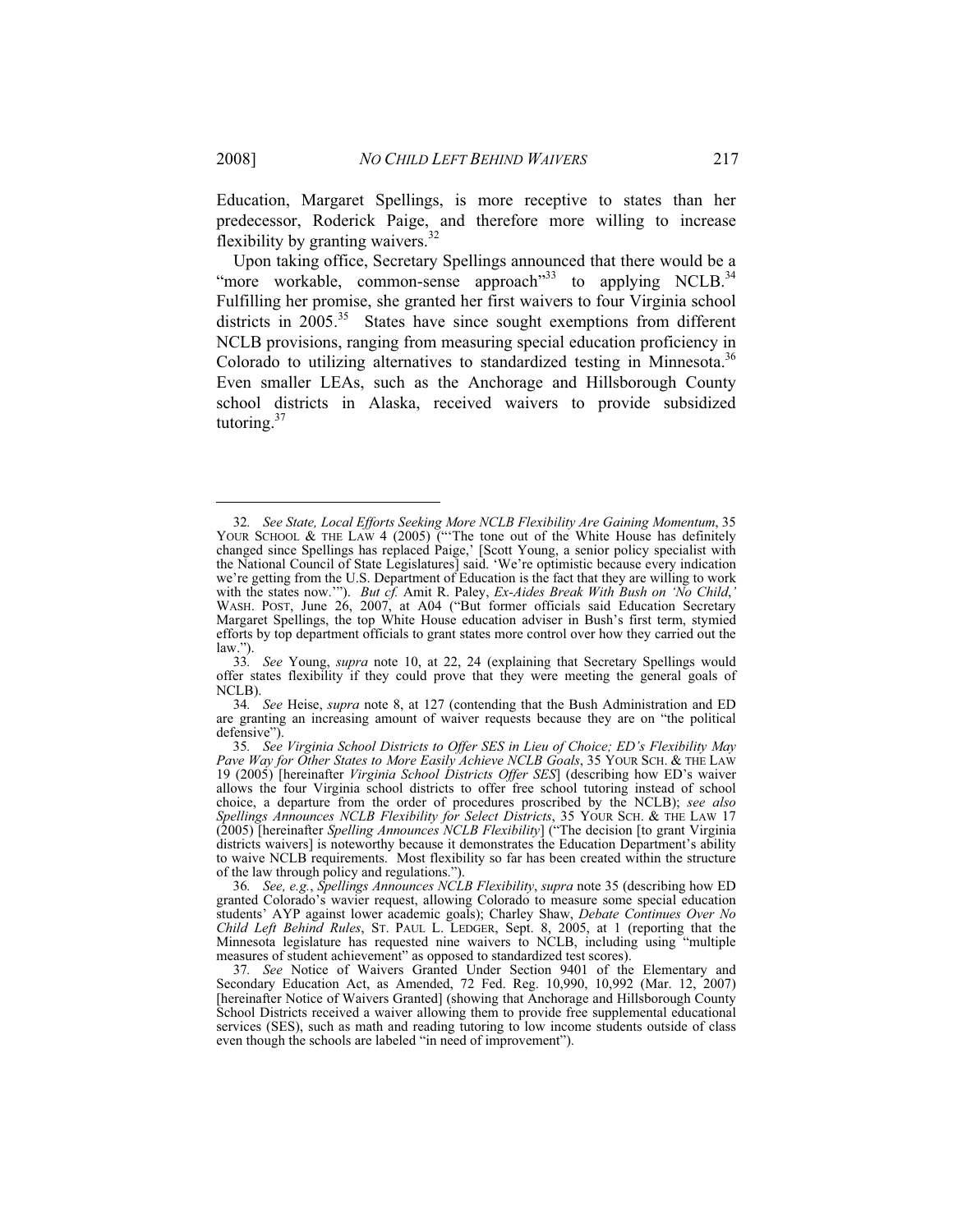# 218 *ADMINISTRATIVE LAW REVIEW* [60:1

Furthermore, whereas Secretary Paige primarily granted waivers to individual school districts for specific programs, Secretary Spellings's waivers have been much broader.<sup>38</sup> For example, in 2006, Secretary Spellings granted waivers to five states so they could develop and implement their own models to measure their AYP.<sup>39</sup> Secretary Spellings has also granted waivers to provide subsidized tutoring in large cities and in states, such as Boston, Chicago, and the state of New York.<sup>40</sup> Finally, Secretary Spellings has granted many waivers for school districts affected by Hurricane Katrina.<sup>41</sup> Though Secretary Spelling has granted waivers across the country for programs large and small, the only provision she has refused to waive is the requirement that states report yearly testing results.<sup>42</sup>

#### II. THE WAIVER PROCESS

# *A. Statutory Authority to Grant Waivers*

NCLB  $\S$  7861 authorizes the Secretary of Education to grant waivers.<sup>43</sup> Although administrative agencies may generally refuse to grant such requests,44 NCLB explicitly allows the Secretary of Education to "waive any statutory or regulatory requirement . . . for a State educational agency, local educational agency, Indian tribe, or school through a local educational agency" that receives NCLB funds and requests a waiver. $45$  The only provisions that NCLB forbids the Secretary to waive are enumerated in § 7861(c).<sup>46</sup> Most significantly, § 7861(c) forbids the Secretary from

45. 20 U.S.C. § 7861(a).

<sup>38</sup>*. See id*. at 10,992 (explaining that prior to 2005, the only waivers that ED granted dealt with general programming and extending the obligation period of funds).

<sup>39</sup>*. See id.* (noting that Secretary Spellings granted growth model waivers to Arkansas, Delaware, Florida, North Carolina, and Tennessee in 2006).

<sup>40</sup>*. See* Nick Anderson, *Bush Administration Grants Leeway on 'No Child' Rules*, WASH. POST, Nov. 22, 2005, at A1, A11 (reporting that ordinarily, NCLB would not allow subsidized tutoring in areas that have schools that are deemed "in need of improvement," but exemptions were made for New York, Boston, and Chicago).

<sup>41</sup>*. See* Notice of Waivers Granted, *supra* note 37, at 10,990-91 (showing that Secretary Spellings granted eighteen waivers to states affected by Hurricane Katrina and states accommodating students displaced by the hurricane).

<sup>42</sup>*. See* Lois Romano & Shankar Vedantam, *'No Child' Rules to be Eased for a Year*, WASH. POST, Sept. 30, 2005, at A10 (explaining that Secretary Spellings relaxed standards for five states affected by Hurricane Katrina for a year, but denied waiving the student progress requirements because she believes the requirements are the "linchpin" of NCLB).

 <sup>43. 20</sup> U.S.C. § 7861 (Supp. V 2005).

<sup>44</sup>*. See* Heckler v. Chaney, 470 U.S. 821, 837-38 (1985) (holding that FDA's decision not to enforce actions requested by the respondents was not judicially reviewable under the Administrative Procedure Act).

<sup>46</sup>*. See id.* § 7861(c) (listing the restrictions on the Secretary of Education's power to grant waivers of NCLB requirements).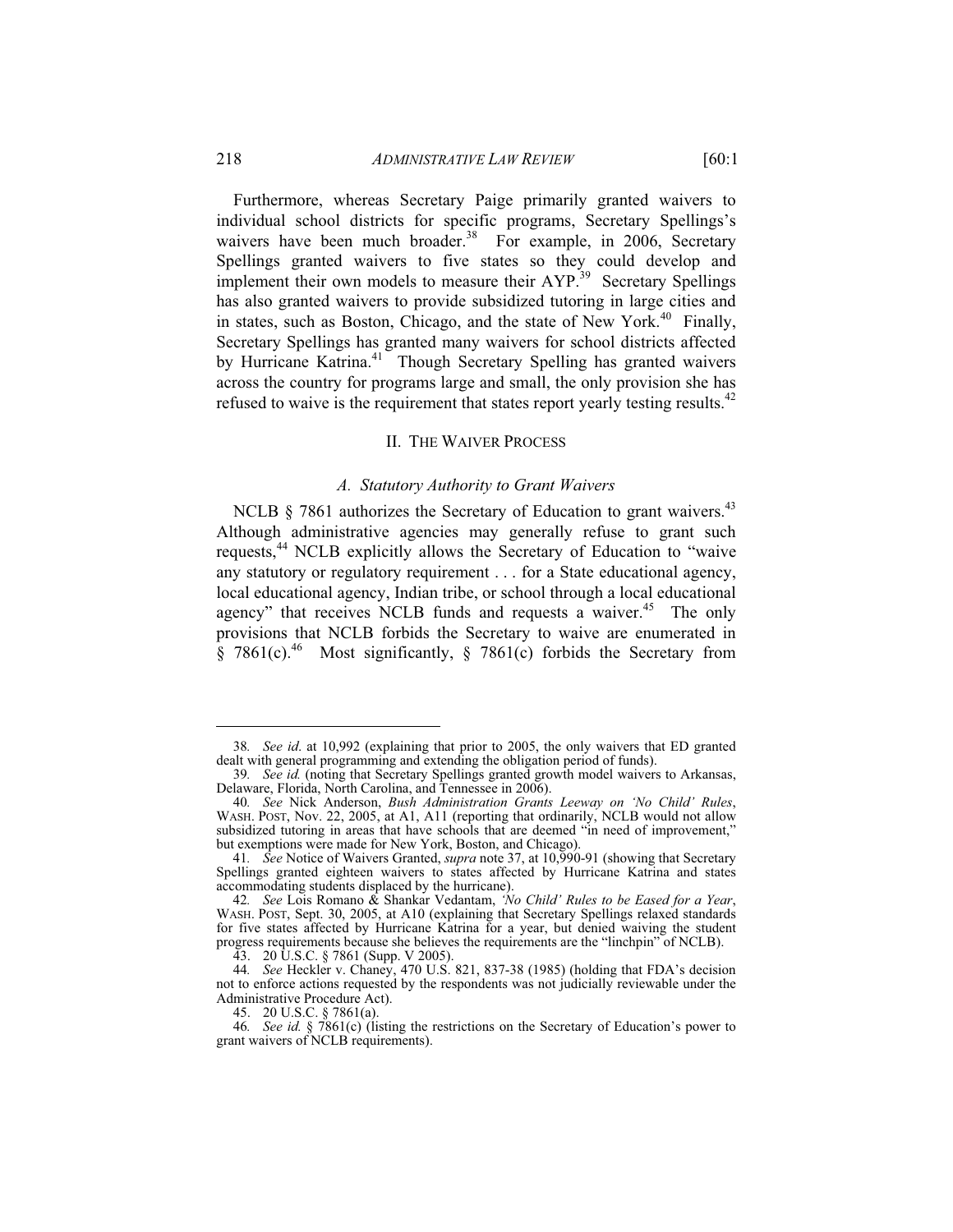waiving requirements relating to the allocation of funds, $47$  the "use of Federal funds to supplement, not supplant, non-Federal funds,<sup>148</sup> and "applicable civil rights requirements."<sup>49</sup>

To apply for a waiver, states and LEAs must submit a proposal that describes how the waiver will increase the quality of instruction and improve the students' academic achievement. $5\hat{0}$  State and LEA waiver proposals must also include "specific, measurable educational goals . . . and the methods to be used to measure annually such progress for meeting such goals and outcomes."51 State and local officials must provide notice of the proposal and allow time for public comment before submitting the waiver proposal.52 Although NCLB specifies minimum elements that must be included in the proposal and steps that must be taken, the Act does not require the Secretary to grant a waiver if these elements have been fulfilled.<sup>53</sup>

If the Secretary approves a proposal, the Secretary may grant a waiver for up to four years,  $54$  and the decision must be published in the Federal Register.<sup>55</sup> Throughout the duration of the waiver, states and LEAs must submit reports describing the waiver's use and evaluating its progress.<sup>56</sup> In turn, ED must submit a report to Congress summarizing the wavier's uses and describing any state or LEA improvements.<sup>57</sup> These reporting measures may help ED decide whether to extend the waivers it previously granted.<sup>58</sup> However, the Secretary may terminate a waiver if there has been poor performance or if a waiver is no longer needed to achieve its intended purposes.<sup>59</sup>

 $\overline{a}$ 

53*. See* Connecticut v. Spellings, 453 F. Supp. 2d 459, 496 (D. Conn. 2006) (asserting that without guidance or restrictions regarding the denial of waivers, Congress intended the Secretary to have "broad and unfettered discretion" when deciding which states should receive waivers).

54*. See* 20 U.S.C. § 7861(d)(1).

55*. Id.* § 7861(g).

56*. See id.* § 7861(e)(1)-(2) (noting that LEAs must submit reports to the state at the end of the second year and each subsequent year, and that states must report information they receive from LEAs to the Secretary).

57*. Id.* § 7861(e)(4).

58. See id. §  $7861(d)(2)$  (allowing the Secretary to renew the waiver if it has been effective and if renewal is in the public interest).

59*. See id.* § 7861(f)

The Secretary shall terminate a waiver under this section if the Secretary determines, after notice and an opportunity for a hearing, that the performance of the State or other recipient affected by the waiver has been inadequate to justify a continuation of the waiver or if the waiver is no longer necessary to achieve its original purposes.

<sup>47</sup>*. Id.* § 7861(c)(1).

<sup>48</sup>*. Id.* § 7861(c)(4).

<sup>49</sup>*. Id.* § 7861(c)(7).

<sup>50</sup>*. Id.* § 7861(b)(1)(B)(i)-(ii).

<sup>51</sup>*. Id.* § 7861(b)(1)(C).

<sup>52</sup>*. Id.* § 7861(b)(3)(A)-(B).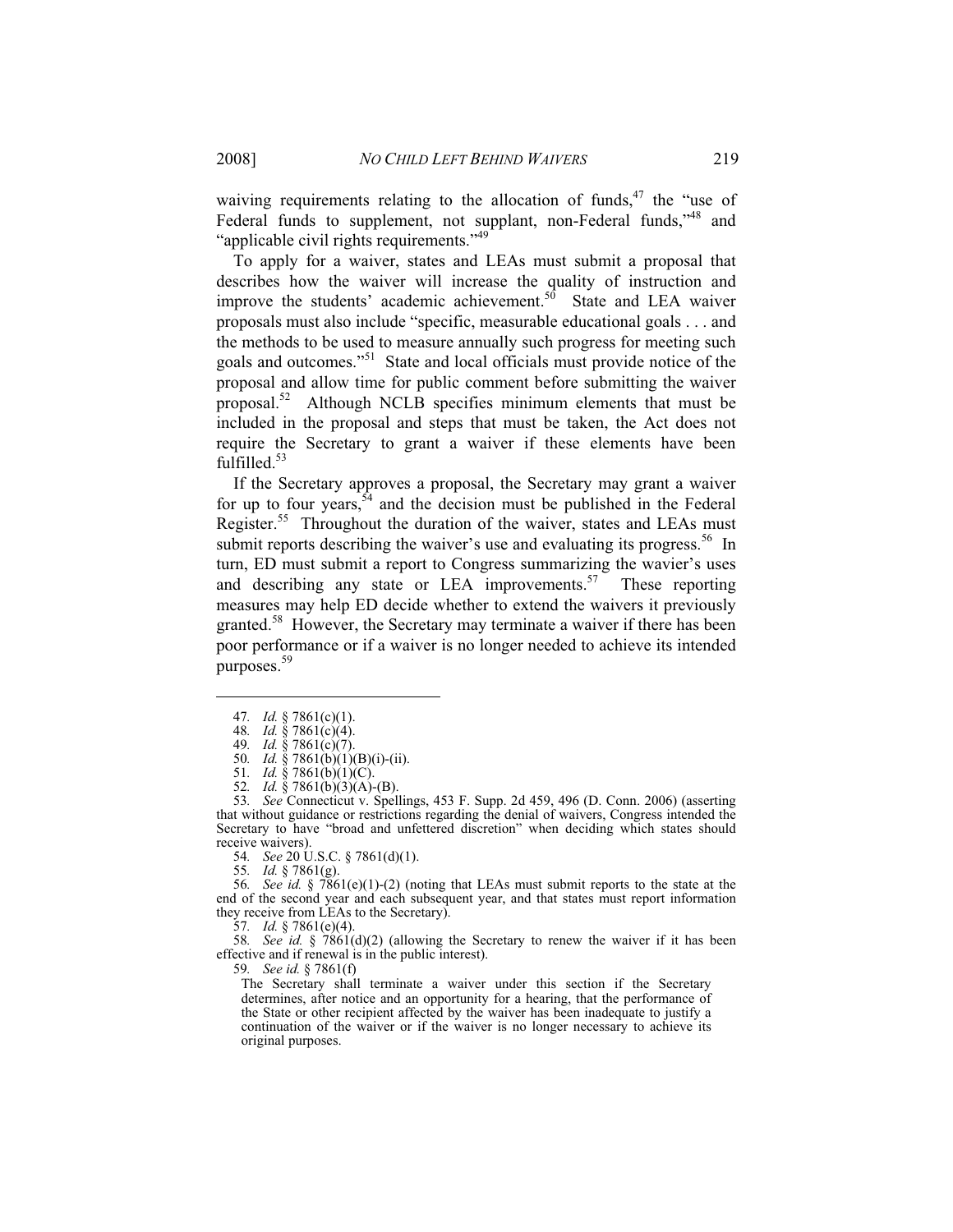Although states and LEAs see the "substantive and administrative requirements" for NCLB waivers as a burden,<sup>60</sup> Secretary Spellings claims that obtaining information from states and LEAs through the waiver process helps other states improve the quality of educational services.<sup>61</sup> Therefore, it is unlikely that the waiver process will be eased for states and LEAs given that ED finds the process valuable to the implementation of NCLB.

### *B. Judicial Review of Waivers*

ED's decisions to grant NCLB waivers are subject to judicial review under the Administrative Procedure Act  $(APA)$ ,  $62$  and thus are protected by a procedural safeguard to agency action.<sup>63</sup> However, when the State of Connecticut sued Secretary Spellings, the district court held that not only did the court lack subject matter jurisdiction because Secretary Spellings had never withheld NCLB funds from Connecticut, the court also noted that the Secretary's denial of waivers was not judicially reviewable.<sup>64</sup> The

Case law also supports the Court's conclusion that the Secretary's decision to deny

a waiver request is committed to agency discretion and thus not reviewable . . . .

the Secretary's denial of waiver requests under the Act.

*Id.* at 497. *See, e.g.*, Schneider v. Feinberg, 345 F.3d 135, 149 (2d Cir. 2003) (dismissing the plaintiffs' challenge to the Special Master's decision because the court held that Congress intended for the Special Master to have a great deal of discretion administering the September 11th Victim Compensation Fund); Dina v. U.S. Att'y Gen., 793 F.2d 473, 476 (2d Cir. 1986) (holding that the denial of a waiver request made by a foreign exchange

 $\overline{a}$ *Id.*

<sup>60</sup>*. See* Powell, *supra* note 7, at 179 (arguing that states and LEAs should "weigh the cost of compliance with the time, effort and paperwork required to apply for a waiver" because waivers are burdensome and difficult to obtain).

<sup>61</sup>*. Virginia School Districts Offer SES*, *supra* note 35 (quoting Secretary Margaret Spellings after approving Virginia's request: "I hope to gain valuable information about SES from these pilot programs—information that can be shared with other States and districts to help them improve the quality of these services").

<sup>62.</sup> See 5 U.S.C. § 706(2)(A) (2000) (allowing a reviewing court to "hold unlawful and set aside agency action" that is "arbitrary, capricious, an abuse of discretion, or otherwise not in accordance with law"); *see also* Beno v. Shalala, 30 F.3d 1057, 1066, 1076 (9th Cir. 1994) (holding that the Secretary of Health and Human Services' waiver to California from provisions of the Aid to Families With Dependent Children Act was subject to judicial review, subsequently invalidating the waivers granted to California).

<sup>63</sup>*. See generally* Recent Case, *Ninth Circuit Holds Statutory Waivers for Welfare Experiments Subject to Judicial Review*, 108 HARV. L. REV. 1208 (1995) [hereinafter *Waivers for Welfare Experiments*] (arguing that although judicial review provides necessary oversight to the waiver process, a systematic and central federal oversight process is also needed to ensure that waivers are in the public interest).

 <sup>64.</sup> Connecticut v. Spellings, 453 F. Supp. 2d 459, 482 (D. Conn. 2006). The court dismissed Connecticut's claims challenging the implementation of NCLB under the Spending Clause and the Tenth Amendment. The court found that it lacked subject matter jurisdiction to review Connecticut's claim because Secretary Spellings had not taken any action against the state. The court also dismissed Connecticut's claim that Secretary Spellings "violated the Administrative Procedure Act (the APA) by denying the State's requests for waiver from the Act's requirements and also by denying certain plan amendments submitted by the State." *Id.* at 464. Finally, the court noted that:

<sup>[</sup>T]here is no judicial review in circumstances that are similar to that presented by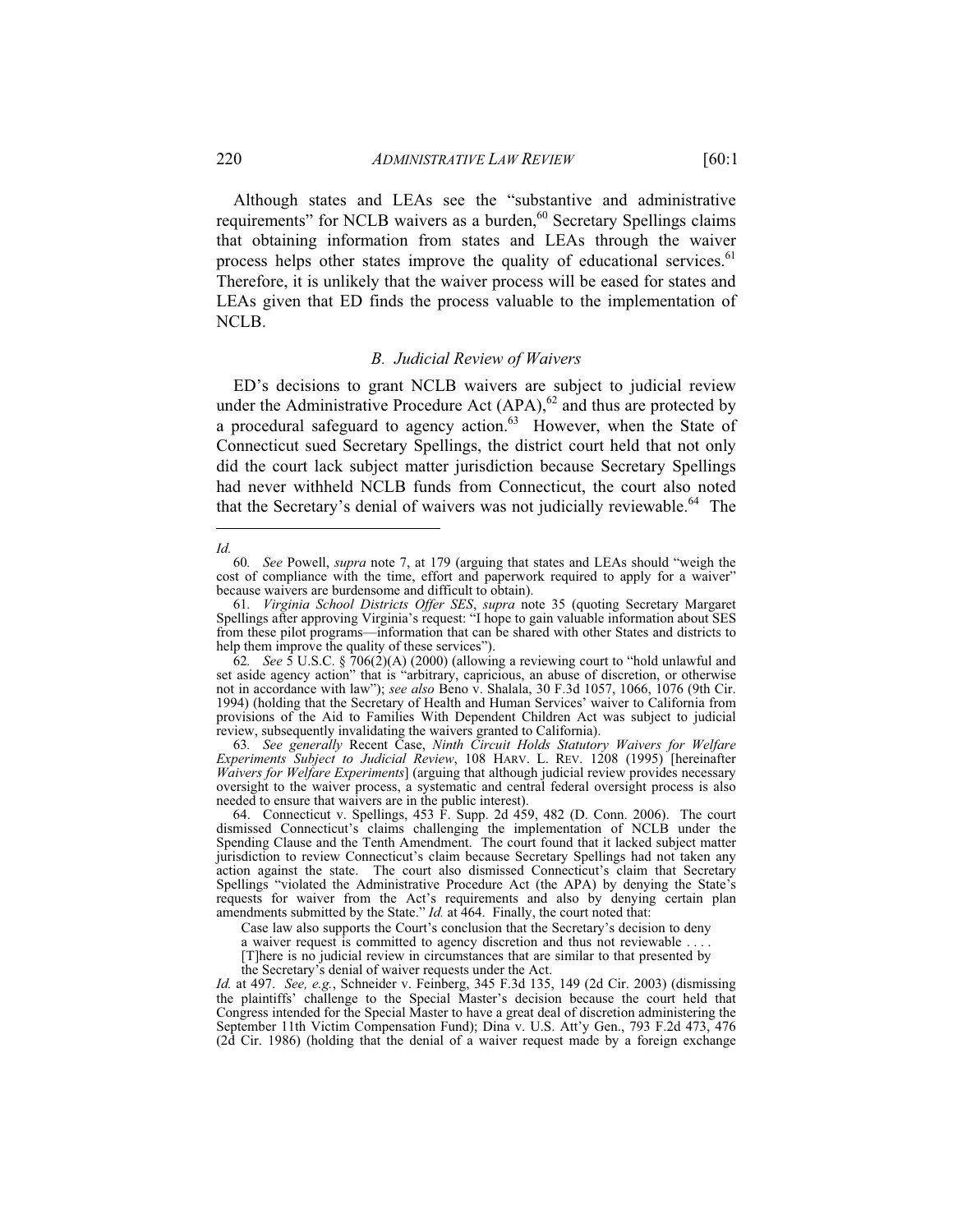court reasoned that the statutory language giving the Secretary discretion to deny waiver requests did not provide "any standard—let alone a meaningful one" that a court could use to evaluate a denial of a waiver request.<sup>65</sup> Thus, courts may review the issuance of waivers, but cannot review the denial of waivers unless a statute provides a clear standard of review.<sup>66</sup>

### III. PROBLEMS WITH WAIVERS

Although waivers may provide agencies with a way to adapt generalized rules to special cases and promote administrative equity, they are not viable long-term solutions. $\overline{67}$  Because of the problems that waivers create—such as decreasing participation in NCLB and ignoring systematic problems—ED should not depend on waivers as a way to salvage NCLB.

# *A. Decreasing Participation by Increasing Frustration*

One of the main problems with waivers is that states and LEAs cannot rely on receiving waivers to address problems associated with NCLB's implementation.<sup>68</sup> Even though Secretary Spellings promised more flexibility, she has only issued twenty-three non-Katrina-related waivers.<sup>69</sup> Congress gave a great deal of discretion to the Secretary to determine

student to stay in the United States was not judicially reviewable because the U.S. Information Agency has discretion to deny waivers, and there was no criteria established by Congress to review waiver denials).

 <sup>65.</sup> Connecticut v. Spellings, 453 F. Supp. 2d at 495.

<sup>66</sup>*. See id.* at 499 ("To construct a standard by which a court could meaningfully review the Secretary's decision to deny a waiver of the Act's requirements, the Court would be required to rewrite the waiver provision of the Act for Congress and guess at the precise contours of such a standard.").

<sup>67</sup>*. See generally* Alfred C. Aman, Jr., *Administrative Equity: An Analysis of Exceptions to Administrative Rules*, 1982 DUKE L.J. 277, 278 (arguing that agencies at all levels promote fairness and equity for particular cases by granting exceptions to regulations and agency rules, particularly for unforeseen economic situations); Peter H. Schuck, *When the Exception Becomes the Rule: Regulatory Equity and the Formulation of Energy Policy Through An Exceptions Process*, 1984 DUKE L.J. 163, 283-89 (acknowledging that granting exceptions for hardships and unforeseen situations can be a "safety valve," and thus, have become an important regulatory device for the Department of Energy); Jeffrey M. Sellers, Note, *Regulatory Values and the Exceptions Process*, 93 YALE L.J. 938 (1984) (reasoning that granting formal regulatory exceptions through waivers and variances is a better way to promote predictability, efficiency, and equal treatment for special cases than simply choosing not to enforce statutory provisions).

<sup>68</sup>*. See generally* Tim Conlan & John Dinan, *Federalism, the Bush Administration, and the Transformation of American Conservatism*, 37 PUBLIUS 279, 288 (2007) (stating that "the number of waivers approved by [Secretary] Spellings [has been] far outpaced by the waiver requests that she denied").

<sup>69</sup>*. See* Notice of Waivers Granted, *supra* note 37, at 10,990 (listing all of the waivers ED has granted).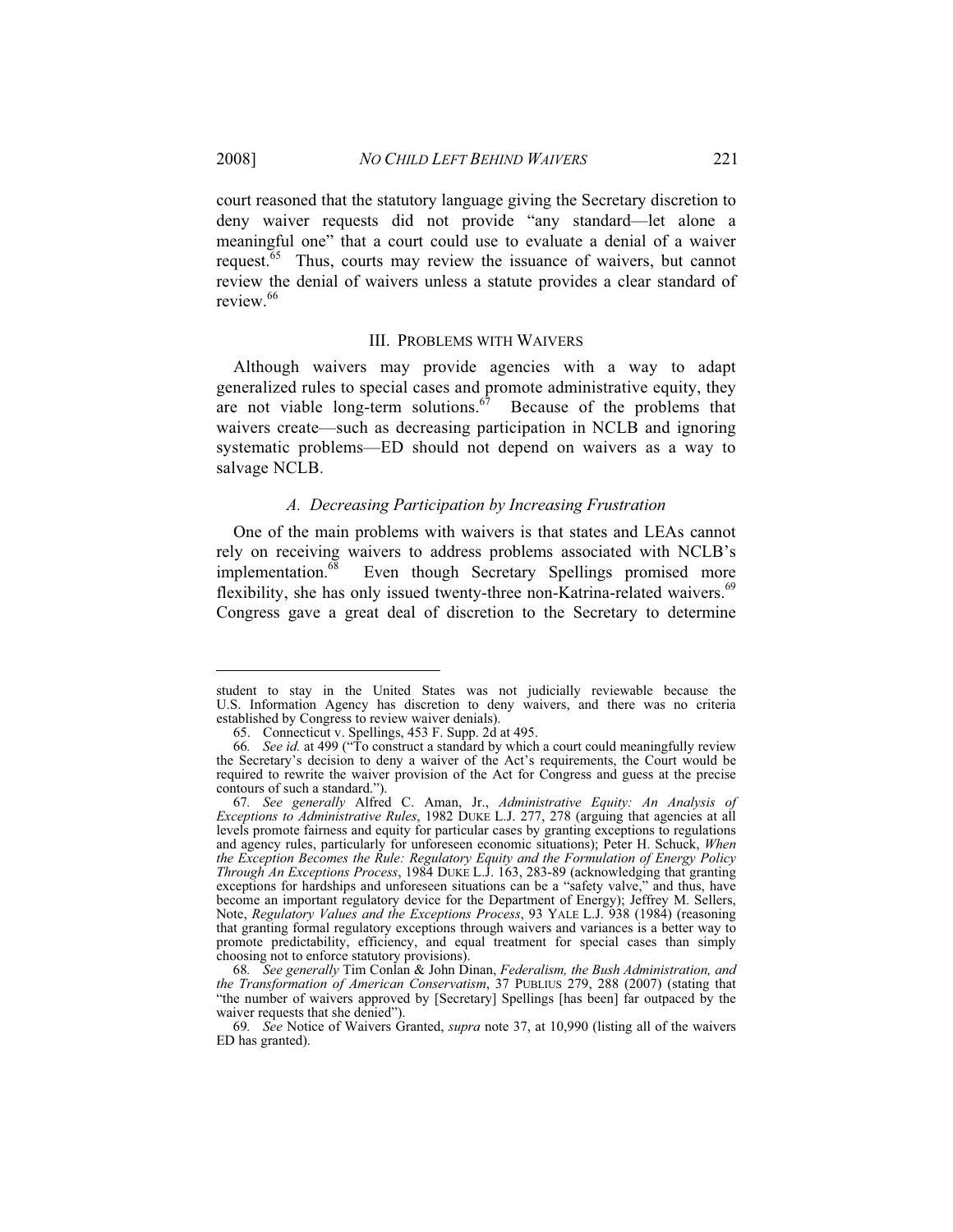whether to issue waivers.<sup>70</sup> Although this level of discretion has led to allegations that ED grants waivers arbitrarily and treats states unequally, $71$ these allegations are difficult both to prove and to remedy when courts cannot review denied waiver requests.<sup>72</sup> Furthermore, many states and LEAs cannot rely on receiving waivers because they may not have the time or money to successfully navigate the waiver process.<sup>73</sup>

Although policymakers often view exemptions as methods that preserve accountability and retain parties by presenting states and LEAs with an alternative to opting out completely, $74$  NCLB waivers may lead to the opposite result. Even ED stated that waivers "undermine the progress being made toward accountability."<sup>75</sup> The exceptions to NCLB could become the norm when agencies weaken the rule of law by relying on waivers.<sup>76</sup> Furthermore, in the same way that students have less incentive to follow classroom rules if a teacher does not apply them equally to all students, states and LEAs may become frustrated and violate NCLB rules that ED has exempted other parties from following.<sup>77</sup> States and LEAs that are struggling with NCLB guidelines and cannot find relief through legislation, the courts, or waivers may ultimately abandon NCLB if Congress reauthorizes the Act in its current form.

<sup>70</sup>*. See* Connecticut v. Spellings, 453 F. Supp. 2d at 495-96 (finding the Act's lack of guidance indicative of the Secretary's broad discretion).

<sup>71</sup>*. See Utah Lawmaker: ED Plays Favorites*, 35 YOUR SCH. & THE LAW 11 (2005) [hereinafter *ED Plays Favorites*] (reporting that a Utah legislator did not believe that ED was not treating states equally when granting flexibility to NCLB because Utah has been waiting while ED approved "significant changes" to accountability plans for Florida and Massachusetts).

<sup>72</sup>*. See supra* Part II.B.

<sup>73</sup>*. See supra* note 60 and accompanying text.

<sup>74</sup>*. See* Sellers, *supra* note 67, at 948 (insisting that a formalized exceptions process with notice and comment for affected parties, published criteria for decision-making, and written decisions promotes greater and more effective participation).

<sup>75</sup>*. See* Powell, *supra* note 7, at 179 (quoting Comm. of Educ. and the Workforce, Fact Sheet: No Child Left Behind Is Flexible, http://republicans.edlaborhouse.gov/archive/ issues/108th/recess/nclbflex.htm (last visited Jan. 5, 2008).

<sup>76</sup>*. See* Harold Leventhal, *Principled Fairness and Regulatory Urgency*, 25 CASE W. RES. L. REV. 66, 78 (1974) ("Care must be taken that the rule be proved and not swallowed by the exception . . . . A safety valve is one thing, a dissipation of all force another.").

<sup>77</sup>*. See ED Plays Favorites*, *supra* note 71 ("The relationship between Utah and ED grew tense after the state legislature approved a bill in April to give Utah's accountability system—known as U-Pass—precedence over NCLB. The bill was passed after ED repeatedly rejected Utah's plan to use U-Pass for NCLB.").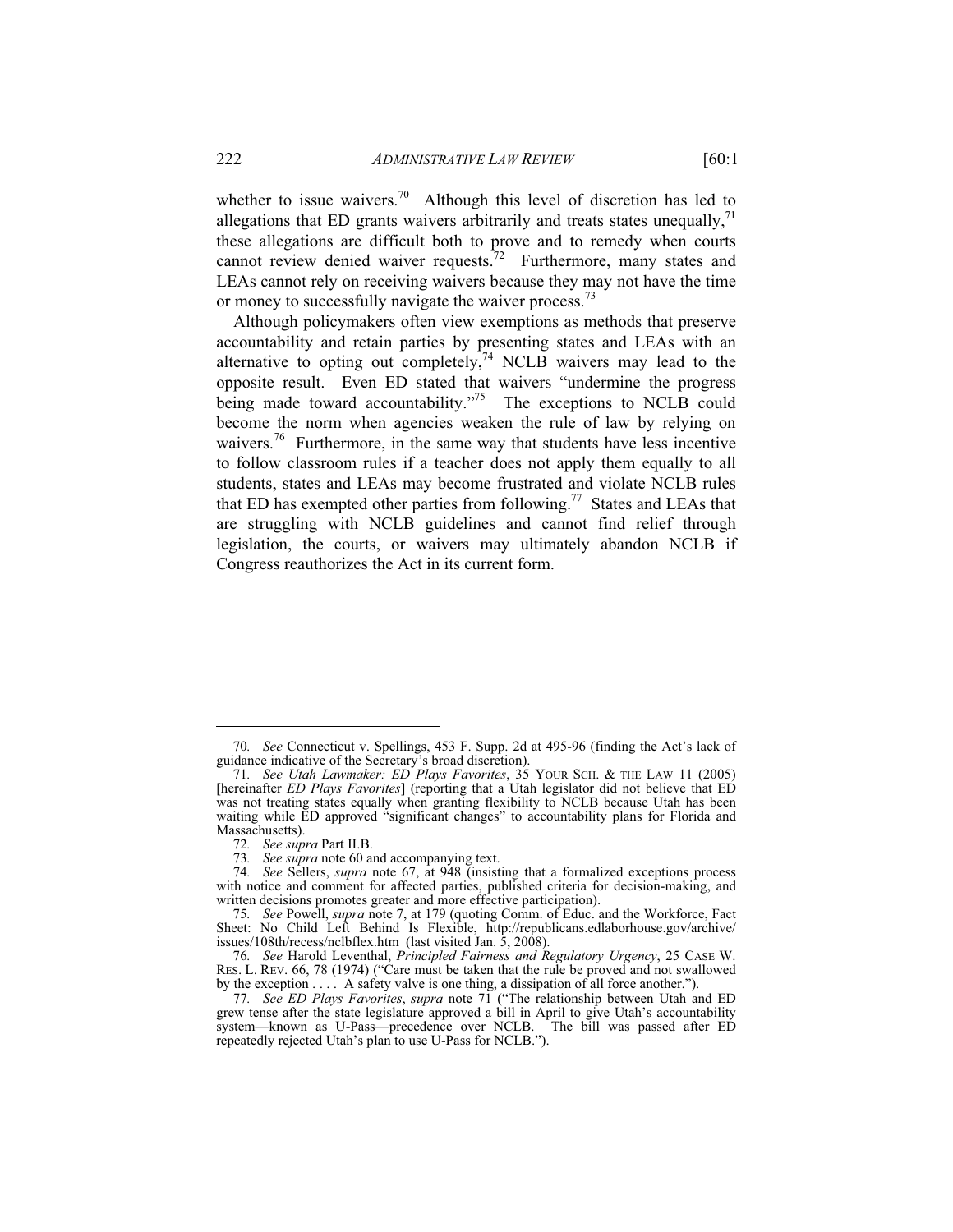-

### *B. Providing Only a Temporary Remedy*

By addressing NCLB's problems on a case-by-case basis through waivers that can only extend up to four years, ED is providing only a temporary remedy to broader problems with NCLB. Unlike most agency waivers that are granted for unforeseen and temporary situations,  $^{78}$  ED grants waivers for larger and systemic problems of NCLB. For example, Secretary Spellings granted a waiver to five states for one of the most contentious provisions of NCLB: measuring  $AYP<sup>79</sup>$  However, many states who have not received a waiver for AYP, such as California, still struggle to meet AYP despite achieving significant gains in testing.<sup>80</sup> In other states, NCLB requirements have led teachers and administrators to cheat in order to meet  $\text{AYP}^{\text{81}}$  Instead of fixing the AYP requirement, which has been controversial since NCLB's inception, ${}^{82}$  ED has merely decided to give waivers to some states. As a result, states that did not apply for or receive AYP waivers must continue to deal with AYP requirements and penalties.<sup>83</sup> If ED continues to issue waivers to states for NCLB's larger problems, states and LEAs will have less incentive to challenge NCLB's provisions.<sup>84</sup>

<sup>78</sup>*. See, e.g.*, Schuck, *supra* note 67, at 283 ("Exceptions for hardship and unforeseen circumstances constitute the 'bread and butter' of the [Department of Energy] exceptions process, surely accounting for the vast majority of the [Office of Hearings and Appeals'] decisions.").

<sup>79</sup>*. See supra* note 39 and accompanying text; *see also* Gershon M. Ratner, *Why the No Child Left Behind Act Needs to be Restructured to Accomplish Its Goals and How To Do It*, 9 D.C. L. REV. 1, 14 (2007) (claiming that "twenty states have greatly reduced the portion of students needed to be brought to proficiency," such as Michigan which "reduced the percentage of students needed to pass a test for a school to satisfy AYP from 75% to 42%"); Heise, *supra* note 8, at 143-44 (asserting that one major problem of NCLB is that sanctions for failure to achieve AYP create incentives for states to dilute their academic proficiency standards in order to avoid future sanctions).

<sup>80</sup>*. See* Anderson, *supra* note 40, at A11 (reporting that 56% of the 9,200 schools in California failed to make AYP even though 80% of "schools made significant gains").

<sup>81</sup>*.* See Brian Grow, *A Spate of Cheating—by Teachers: No Child Left Behind Link Test Results to School Funding. Is That a Recipe for Deceit?*, BUS. WK., July 5, 2004, at 94, for a description of how NCLB has led to a widespread cheating, not only by students, but by "hundreds of teachers, principals, and administrators. . .doing anything they can to boost their schools' test scores." According to Grow, "[t]ransgressions include changing students' answers on tests, handing out exams—and even answers—in advance, tutoring students with real tests, blocking weak students from taking exams, and giving students extra time to finish." *Id.* at 94-95.

<sup>82</sup>*. See Safeguards of Federalism, supra* note 13, at 889 ("Experts criticize [AYP] testing for teaching children to be hyper-competitive and focusing teachers only on particular aspects of performance and aptitude.") (citations omitted).

<sup>83</sup>*. See* Schuck, *supra* note 67, at 289 (asserting that the more effectively agencies use exceptions, the more it encourages policymakers to rely upon exceptions rather than make necessary improvements).

<sup>84</sup>*. See id.* at 283 ("By reducing the hardships and the sense of injustice suffered by those to whom a rule applies, exceptions diminish the pressure to challenge the rule itself.").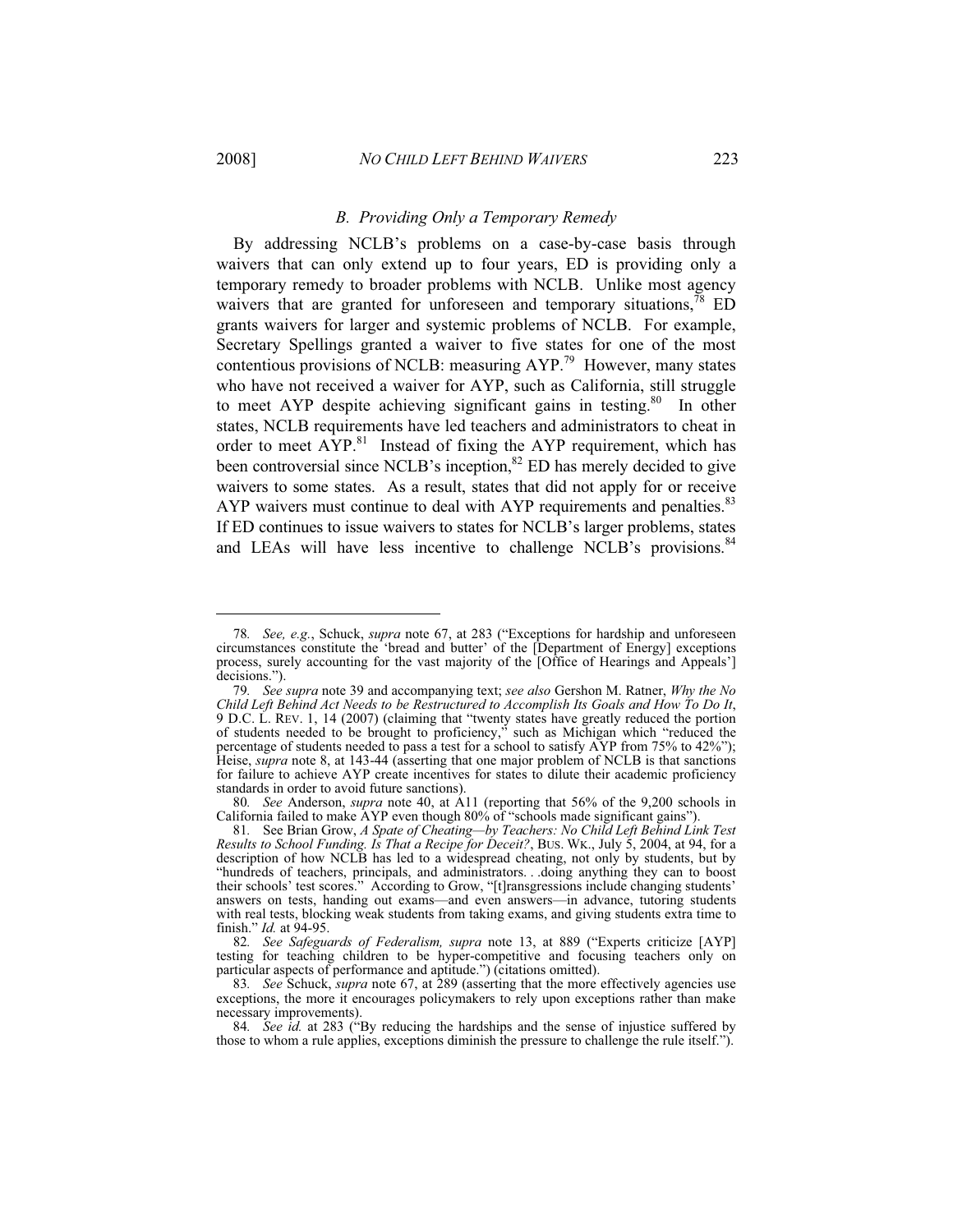In turn, Congress will have less motivation to reform NCLB's widespread problems through legislation, which is detrimental to education policy in the long run.<sup>85</sup>

### IV. REDUCING RELIANCE ON WAIVERS

# *A. Legislative Remedies*

 Although Secretary Spellings announced that NCLB is working and "is here to stay,"<sup>86</sup> Congress must vote to reauthorize NCLB.<sup>87</sup> If Congress decides to reauthorize NCLB, it should adopt the recommendations suggested by Representative Miller and Senator Kennedy.<sup>88</sup> In particular, Miller and Kennedy have stressed that some of the most problematic measures of NCLB can be resolved by increasing the flexibility of NCLB itself,<sup>89</sup> rather than forcing states and LEAs to gain flexibility through waivers. The problems with measuring AYP, for instance, can be alleviated by amending NCLB and allowing states to find their own ways to report student achievement.<sup>90</sup> Miller, Kennedy, and other members of Congress have proposed amendments that would allow states to incorporate graduation and Advanced Placement Test passage rates into AYP, and

<sup>85</sup>*. See id.* at 286 ("[T]he exceptions process became a fig leaf concealing the incompetence, indecision, and political weakness of the [Department of Education's] regulatory apparatus.").

 <sup>86.</sup> Dan Liston, Jennie Whitcomb & Hilda Borko, *NCLB and Scientifically-based Research: Opportunities Lost and Found*, 58 J. OF TCHR. EDUC. 99 (2007) (arguing that Secretary Spellings's claims about NCLB's effectiveness are premature).

<sup>87.</sup> *See* Milligan, *supra* note 15 (noting that everything in NCLB is up for review, and Congress must decide whether to extend NCLB); *see also* President George W. Bush, State of the Union 2007 (Jan. 23, 2007) (calling on Congress to reauthorize NCLB "without watering down standards, without taking control from local communities, and without backsliding and calling it reform").

 <sup>88.</sup> *See* Rep. George Miller, Remarks on the Future of No Child Left Behind Education Law (July 30, 2007) (transcript available at http://www.house.gov/apps/list/ speech/edlabor\_dem/RelJul30NCLBSpeech.html) (outlining six features that should be the focus of NCLB reauthorization: provide more flexibility, encourage innovation, support teachers and principals, continue to hold schools accountable, improve high schools, and invest in schools); Senator Edward M. Kennedy, *How to Fix 'No Child*,*'* WASH. POST, Jan. 7, 2008, at A17 (suggesting that NCLB has produced noticeable improvements, but needs to be more flexible, support teachers more effectively, and provide schools with greater resources).

 <sup>89.</sup> *See* Miller, *supra* note 88 (contending that flexibility is necessary for educators and administrators to achieve NCLB's high standards); Kennedy, *supra* note 88 (claiming that NCLB's current "one-size-fits-all approach" discourages innovation in the classroom).

 <sup>90.</sup> *See Miller, supra* note 88 ("[M]any Americans do not believe that the success of our students or our schools can be measured by one test administered on one day. . . . We will allow the use of additional valid and reliable measures to assess student learning and school performance more fairly, comprehensively, and accurately.").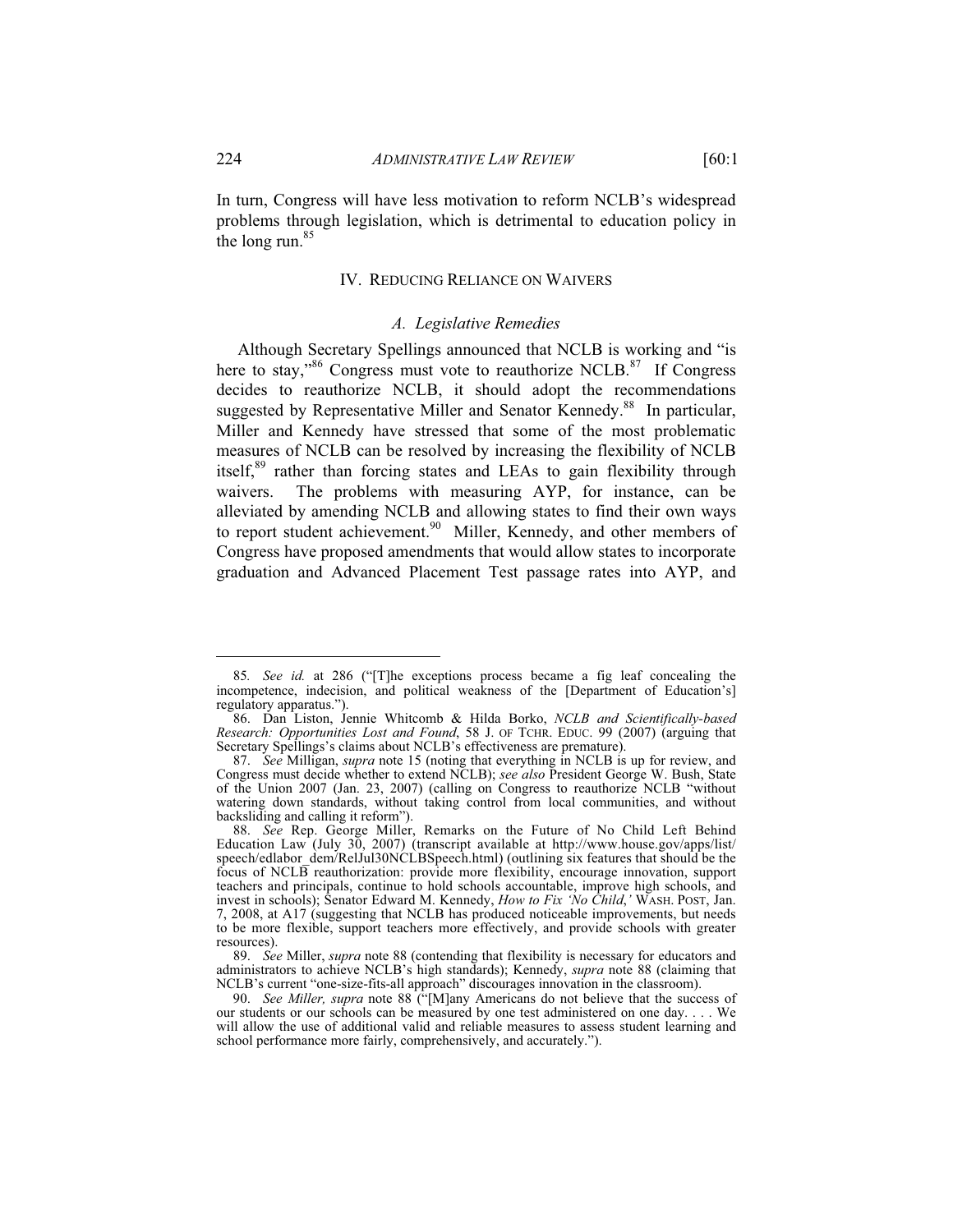permit states to measure growth. $91$  Congress should be careful, however, not to sacrifice accountability for flexibility. $92$  By incorporating suggestions to increase state and LEAs flexibility and increasing NCLB funding,<sup>93</sup> ED can reduce state and LEAs' reliance on waivers.

 Congress should also look at those provisions that states and LEAs have asked ED to waive if Congress decides to amend and reauthorize NCLB. For example, Congress should allow more subsidized tutoring given that ED granted twelve waivers to LEAs requesting the use of subsidized tutoring.<sup>94</sup> In addition to providing a temporary fix for NCLB provisions, waiver requests highlight some of the most common and pressing problems with having rigorous proficiency standards in a national policy for education.<sup>95</sup> Finally, Congress should also evaluate the process that ED uses to examine waiver proposals. Congress does not need to go as far as prescribing guidelines that dictate when ED must accept or deny a waiver proposal—ED works with NCLB daily and is thus better suited to determine how to issue waivers. However, by looking at the reports that ED provides to Congress<sup>96</sup>

 <sup>91.</sup> *See, e.g.*, Paley, *'No Child' Needs to Expand*, *supra* note 11 (explaining that Congressman George Miller believes that schools should also be measured by "graduation rates or the number of students passing Advanced Placement exams"); Wallis & Steptoe, *supra* note 4, at 37-38 (suggesting that states should be able to measure AYP using growth models, a system which measures success by tracking student progress which is defined by how much students improve rather than whether students are all testing at a specific grade level); Milligan, *supra* note 15 (highlighting a bill introduced by two Republican members of Congress that would amend NCLB and allow schools to have more time to achieve test standards for children learning English, and not punish schools with "small populations of low-achieving students" as harshly as schools with "widespread problems").

 <sup>92.</sup> *See* Hoff, *Bush Presses NCLB Renewal*, *supra* note 19, at 16 (revealing that President Bush threatened to veto any bill that weakens NCLB's accountability system); Paley, *'No Child' Needs to Expand*, *supra* note 11 (reporting that many Republican members of Congress, as well as civil rights groups such as Citizens' Commission for Civil Rights and the Education Trust, are concerned that adding too much flexibility to NCLB will "undermine transparency for parents and the ability to hold schools accountable for student performance"); Saiger, *supra* note 10, at 1722 (arguing that suburban schools districts who are "at little risk of disestablishment under state accountability programs," have a larger incentive under NCLB's national accountability system to "reform their treatment of difficult-to-educate students").

 <sup>93.</sup> *See* Milligan, *supra* note 15, at A1 (noting that Sen. Kennedy believes that "states are still not getting the money they need to develop appropriate tests and provide the extra help students need to make the test-score improvements demanded in the law").

 <sup>94.</sup> *See* Notice of Waivers Granted, *supra* note 37, at 10,990 (showing that ED granted waivers allowing six LEAs to use subsidized tutoring instead of public school choice in the first year of school improvement and granted waivers allowing six more LEAs to use subsidized tutoring even though the district was identified for improvement).

 <sup>95.</sup> *See supra* Part III.B.

 <sup>96.</sup> *See supra* note 57 and accompanying text.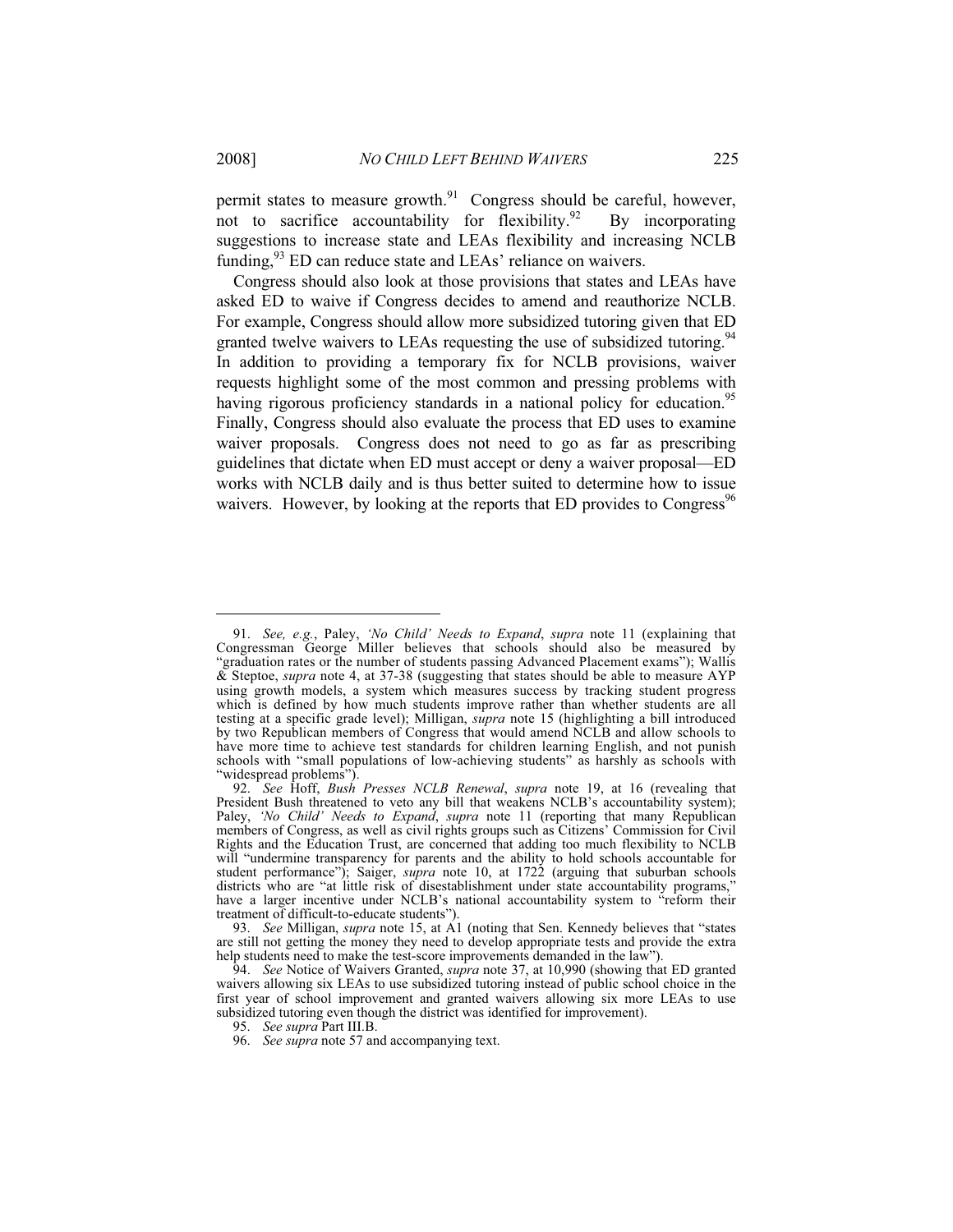### *B. Agency Remedies*

ED can also reduce reliance on NCLB waivers by exercising more prudence. Although Secretary Spellings should not stop granting waivers, ED should ensure that the waiver approval process is transparent and fair to all regulated bodies. $98$  Currently, there is no public record describing why ED granted or denied waiver applications.<sup>99</sup> Thus, many states cannot comprehend why ED denied their waiver requests while granting other states' waivers based on similar requests.<sup>100</sup>

Because Congress gave the Secretary broad discretion to review waiver applications, ED could achieve transparency by articulating more clearly how it reviews waiver applications.<sup>101</sup> For example, ED could promulgate guidelines describing that it is more likely to grant waivers to states with financial hardships. ED could also clarify whether it prefers granting waivers to small or large populations, and whether it prefers short or long term proposals. ED should then give feedback to states regarding their proposals, explaining its final decision based on these guidelines. Although guidelines and feedback would not help states challenge waivers that ED has denied, $102$  they could reduce frustration with the waiver process. States and LEAs would be able to make more informed choices about whether to use their time and resources to apply for a waiver.<sup>103</sup> Additionally, applicants who did not receive waivers would know why ED had rejected their proposals.

-

process.<sup>97</sup>

 <sup>97.</sup> *See Waivers for Welfare Experiments*, *supra* note 63 at 1211 ("Judicial oversight alone . . . cannot remedy the dissatisfaction with the existing waiver process.").

<sup>98</sup>*. See* Aman, *supra* note 67, at 302 ("[R]andom, unprincipled granting of exceptions could easily undermine a regulatory scheme.").

<sup>99</sup>*. See* 20 U.S.C. § 7861(g) (requiring that the Secretary must give notice, but not an explanation, when granting a waiver); Notice of Waivers Granted, *supra* note 37, at 10,990 (listing the waivers and descriptions of waivers ED granted from the date of NCLB's enactment through 2006, but not providing information as to why the Secretary chose to waive those requests).

<sup>100</sup>*. See, e.g.*, *ED Plays Favorites*, *supra* note 71 (contrasting ED's unjustified monthslong delay in reviewing Utah's proposal while approving proposals from Florida and Massachusetts).

<sup>101</sup>*. See supra* note 53 and accompanying text.

<sup>102</sup>*. See* Connecticut v. Spellings, 453 F. Supp. 2d 459, 496 (D. Conn. 2006) (holding that without a specific statutory requirement stating that the Secretary must grant a waiver if particular elements are met, the court cannot review waiver denials because there is no standard governing waiver denials).

<sup>103</sup>*. See supra* note 60 and accompanying text (recognizing the burdens of the waiver application process).